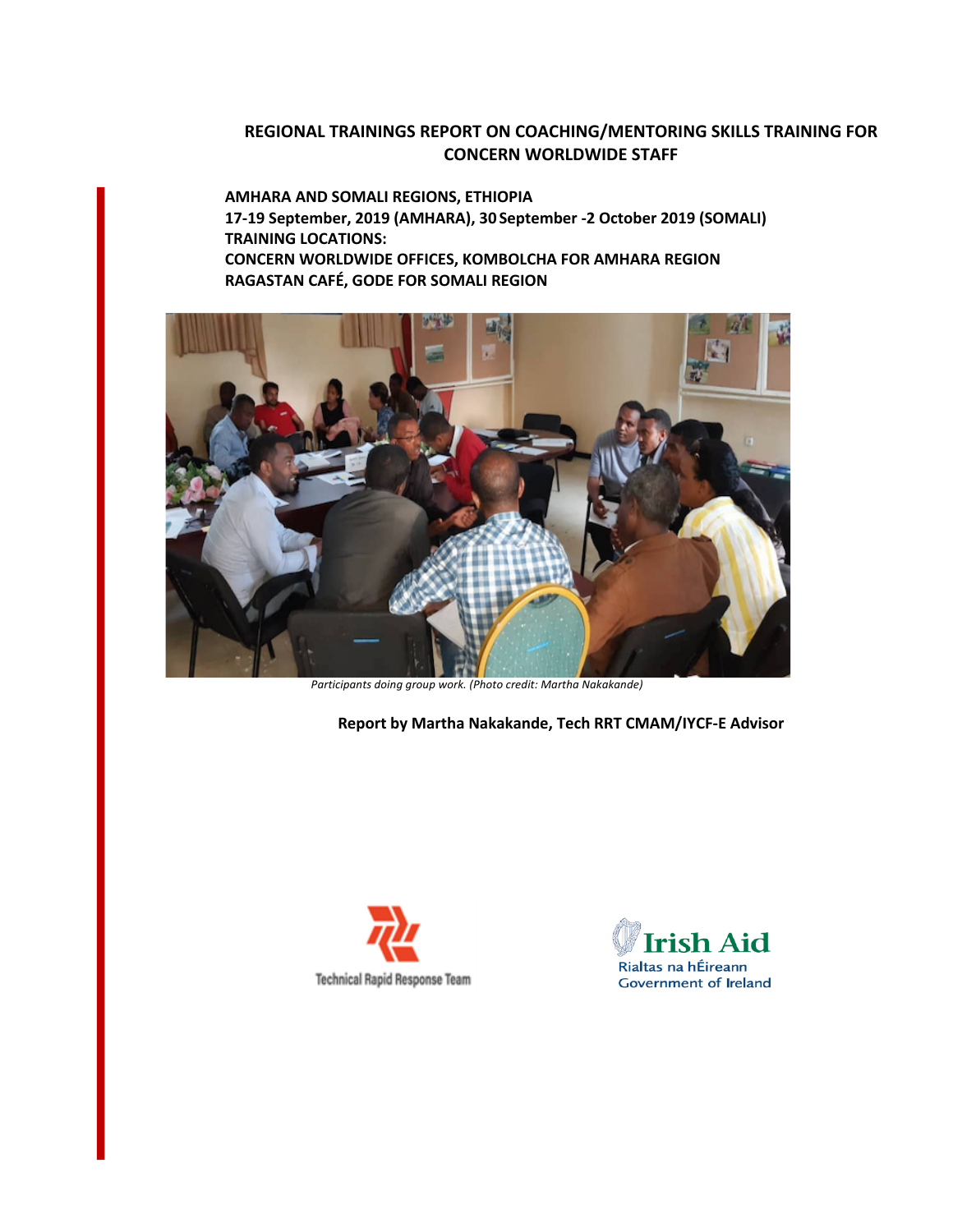## **Acknowledgements**

The Technical Rapid Response Team (Tech RRT) would like to thank Concern Worldwide-Ethiopia and especially to the Nutrition and RRM leads-Leonie Vanmil and Annie Zhou and the regional managers, who ensured that the training was successful. Thanks to participants in the workshop from the Concern Worldwide and Government for their involvement in the training, focus and support thus ensuring the objectives of the training were achieved. Acknowledgement to Irish Aid for the provision of funds to Tech RRT and Concern Worldwide, Ethiopia that enabled this training to be accomplished.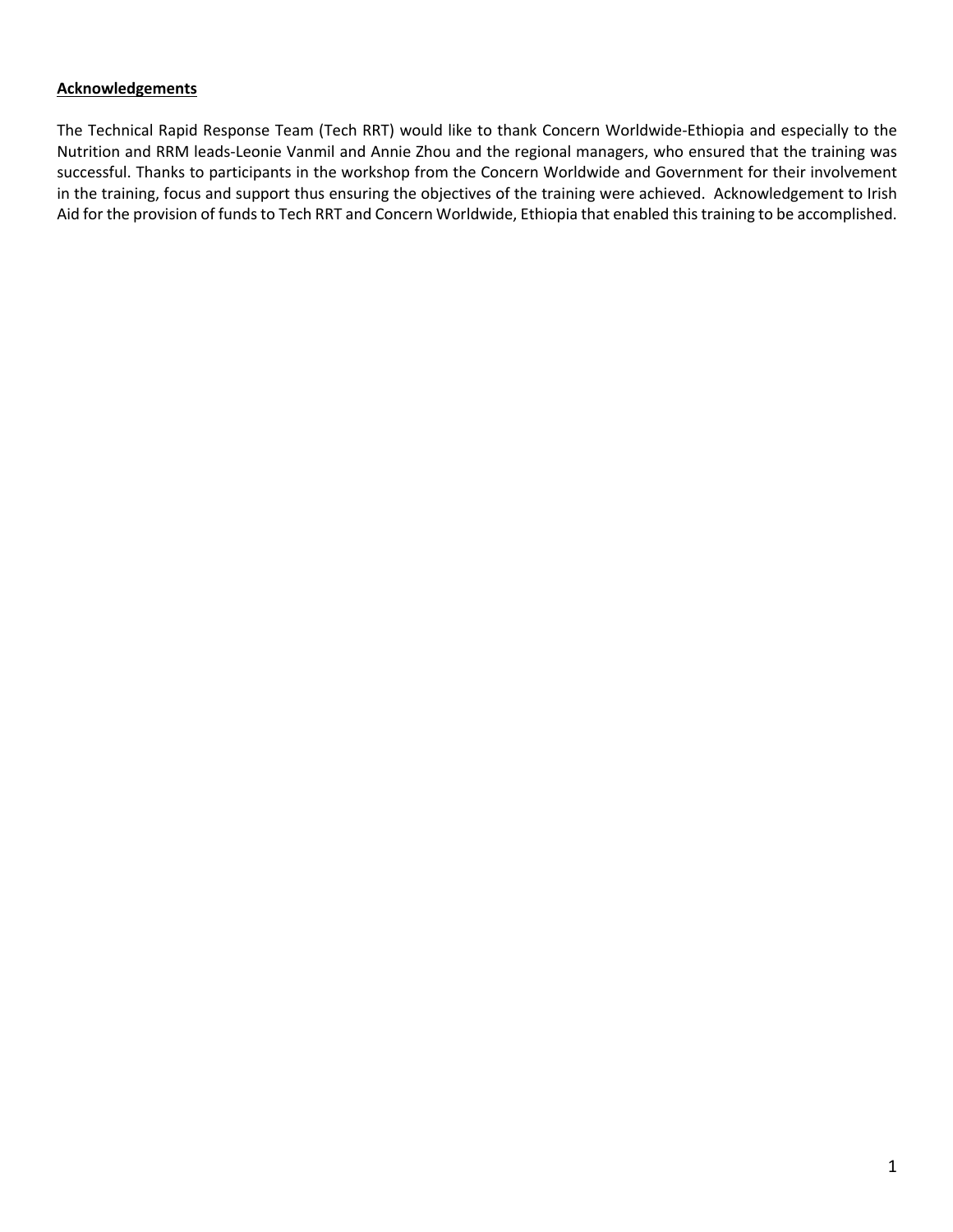## **Introduction**

Concern Worldwide has been working in Ethiopia since 1973 providing emergency response, and currently long-term development and resilience building programs, targeted at the extreme poor in selected woredas in up to eight of the nine regions of the country among which is health systems strengthening (HSS) for the nutrition sector. One such project is the CMAM Surge pilot project and working with Government health workers to identify key bottlenecks in systems. There is a tendency to resolve system problems with NGO staff or funds and to not look at local problem solving or more sustainable solutions. This shows that there is still need to shift more from a "substituting" to "supporting" and ultimately "strengthening" approach as outlined in HSS guides.

One of the strengths of Concern is the committed and experienced staff with a diverse array of skills and competences. To fulfil the current Country Strategic Plan, Concern recognizes the need to continue to enhance the capacities of staff through training and development opportunities to increase their ability to support local problem solving through improving mentoring and coaching skills. In 2017 the Concern emergency team facilitated bringing one expert from the Technical Rapid Response Team (Tech RTT) to conduct a needs assessment followed by a Training of Trainers in coaching skills. The training methodology was highly appreciated by trainees, by regional counterparts who participated and by federal counterparts during debriefings, but was never cascaded on to partners due to various logistical and security constraints. In addition, the CMAM surge work also led to the recommendation to *"strengthen mentoring to reinforce capacity and encourage continuous learning"* during an external midterm review conducted by the Centre for Humanitarian Change (CHC).

In order to strengthen the HSS approach which is an integral part of Concern's support to the government to provide high quality essential service delivery in the nutrition sector, Concern embarked on building skills in-house and make coaching and mentoring capacity integral to the skill set of key technical staff. Tech RRT was requested to provide support through a CMAM Advisor whose role is to strengthen the delivery of health and nutrition response through the provision of senior leadership, technical support and capacity building in Coaching and Mentoring capacity through both in-country and remote support to Concern Worldwide, Ethiopia. Based on this, the initial training was carried out in June 2019 at Addis level for senior level program management team. The initial training included review of the training package and development of other supporting documents and tools. This was then followed with the cascade trainings at regional/field level reported herein.

## **Objectives of the training**

The **overall objective** of coaching skills training was to build the capacity of key technical staff of Concern Worldwide Ethiopia on effective coaching/mentoring skills that are to be incorporated into routine supervision and facilitate the cascading of the training in the different regions.

The **specific objectives** of coaching include:

- ! Participants better understand the concepts of coaching and how to incorporate them into supervision visits
- ! Participants are able to identify learning resources and tools that can be used during coaching and action plan development at facility level
- ! Participants learn the 4-step coaching process and how to implement each step
- ! Participants develop effective communication skills for conducting supervision and coaching
- Participants develop an implementation plan at individual and team level of the skills learned.

The **expected outcome** of the training was to ensure effective transfer of knowledge on coaching skills so as to have technical staff that are confident and competent to support and improve the quality of CMAM services and increase their ability to support local problem solving through sustainable approaches. The trainings reported on herein are the ones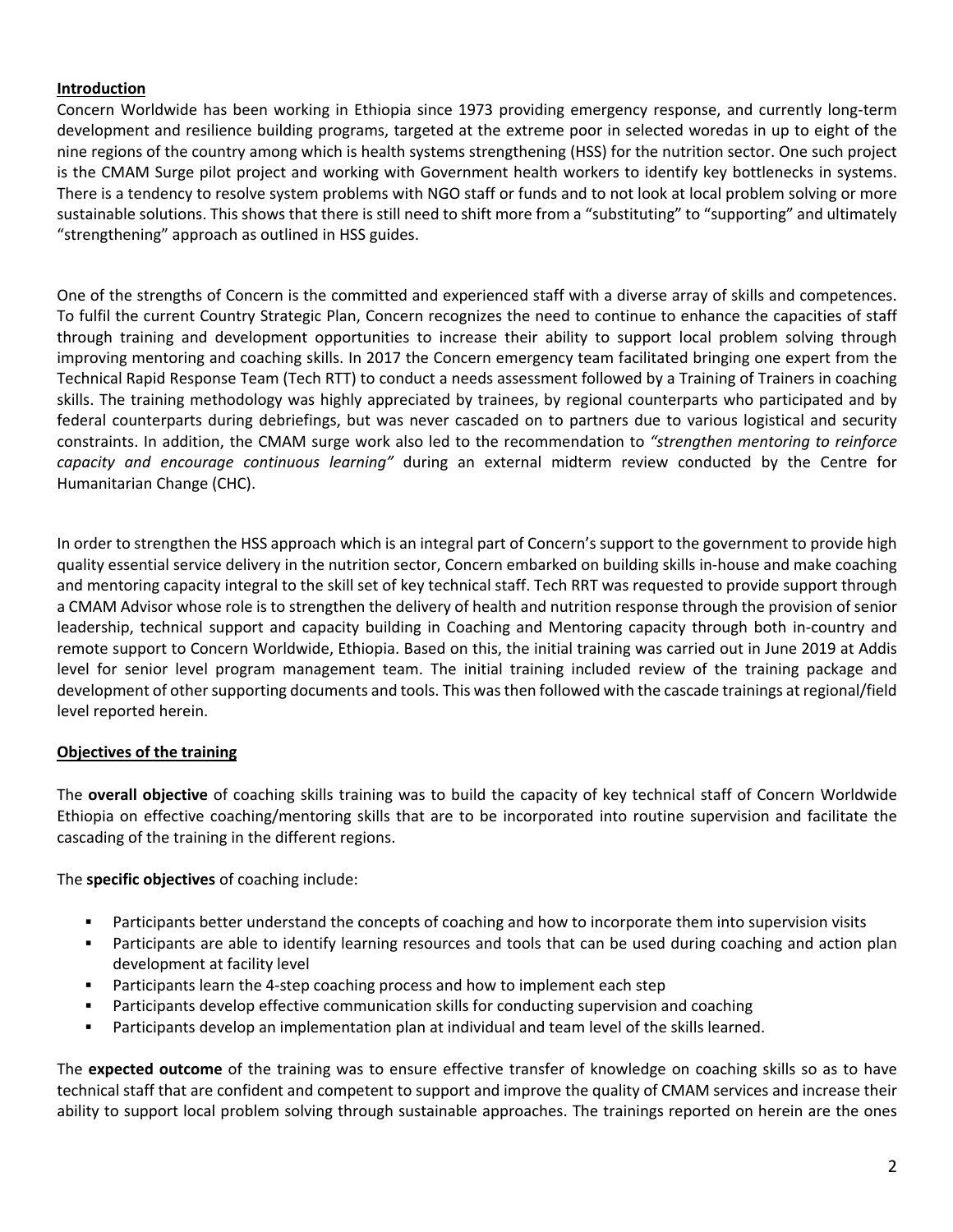that were conducted in the Amhara and Somali regions thus accomplishing all the planned 3 trainings for phases 1,2&3 of the Tech RRT support.

## **Participants**

The 2 trainings included 37 (5 females and 32 male) participants: 28 from Concern Worldwide and 9 from the government i.e. Woreda health, nutrition, WASH and agriculture departments. Of the participants, 22 were for the Amhara region training and 15 were for the Somali region training. The table below shows all the participants.

|             |                        |                                                        | <b>Gender</b> | <b>International or local</b> |               |
|-------------|------------------------|--------------------------------------------------------|---------------|-------------------------------|---------------|
| #           | <b>Name</b>            | <b>Position</b>                                        |               | organization (including Gvt)  | <b>Region</b> |
|             |                        | Health and Nutrition senior project                    | M             | Concern Worldwide             |               |
| 1           | Tesfa Marye            | officer                                                |               |                               | Amhara        |
| $2^{\circ}$ | Amualto Ambaw          | Agriculture senior project officer                     | F             | Concern Worldwide             | Amhara        |
|             |                        | Hygiene and sanitation senior                          | F             | Concern Worldwide             |               |
| 3           | Mulatu Mekonnen        | project officer                                        |               |                               | Amhara        |
| 4           | Eshetu Worku           | Agriculture senior project officer                     | M             | Concern Worldwide             | Amhara        |
|             |                        | DRR and Early warning senior                           | M             | Concern Worldwide             |               |
| 5           | Metasebia Abiy         | project officer<br>Health and Nutrition senior project | M             | Concern Worldwide             | Amhara        |
| 6           | Etagegnehu Hailu       | officer                                                |               |                               | Amhara        |
|             |                        | Health and Nutrition senior project                    | M             | Concern Worldwide             |               |
| 7           | Shibeshi Worku         | officer                                                |               |                               | Amhara        |
|             |                        | Health and Nutrition senior project                    | M             | Concern Worldwide             |               |
| 8           | Mulatu Ayalew          | officer                                                |               |                               | Amhara        |
| 9           | Addis Birhanie         | WASH senior project officer                            | M             | Concern Worldwide             | Amhara        |
|             |                        | Hygiene and sanitation senior                          | M             | Concern Worldwide             |               |
| 10          | Habtie Yizengaw        | project officer                                        |               |                               | Amhara        |
| 11          | <b>Biniyam Geremew</b> | WASH senior project officer                            | M             | Concern Worldwide             | Amhara        |
| 12          | Kifle Kassaw           | Water quality officer                                  | M             | Concern Worldwide             | Amhara        |
|             |                        | DRR and Early warning senior                           | M             | Concern Worldwide             |               |
| 13          | Teshome Walelegne      | project officer                                        |               |                               | Amhara        |
|             |                        | Delanta - Woreda health office                         | M             | Government                    |               |
| 14          | Desalew Tilahun        | Nutrition officer                                      | M             | Government                    | Amhara        |
| 15          | Mengistu Getahun       | Zonal agriculture office expert                        |               |                               | Amhara        |
| 16          | Solomon Assefa         | Water officer                                          | M             | Government                    | Amhara        |
| 17          | Asrate Mekonen         | Woreda health office MCH officer                       | F             | Government                    | Amhara        |
| 18          | Getachew Ergataw       | Woreda Agricultural office expert                      | M             | Government                    | Amhara        |
| 19          | <b>Besfat Alem</b>     | Woreda Agricultural office expert                      | M             | Government                    | Amhara        |
| 20          | Fiseha Zewdu           | Zonal water office expert                              | M             | Government                    | Amhara        |
| 21          | Wondie Aweke           | Woreda water Office                                    | М             | Government                    | Amhara        |
| 22          | Seid Tesfaw            | Zonal health Department expert                         | M             | Government                    | Amhara        |
| 23          | Seblegenet Zewdie      | Nutritionist                                           | F             | Concern Worldwide             | Somali        |
| 24          | Yodit Mekasha          | Nutritionist                                           | F             | Concern Worldwide             | Somali        |
| 25          | Binyam Leykun          | <b>Commodity Manager</b>                               |               | Concern Worldwide             | Somali        |
| 26          | Berhanu Degefa         | Logistics Officer                                      | M             | Concern Worldwide             | Somali        |
| 27          | Abdulahi Bihi          | <b>Regional Manager</b>                                | M             | Concern Worldwide             | Somali        |
|             |                        | <b>Regional Nutrition Program</b>                      | M             | Concern Worldwide             |               |
| 28          | Abdulahi Bedel Budul   | Manager                                                |               |                               | Somali        |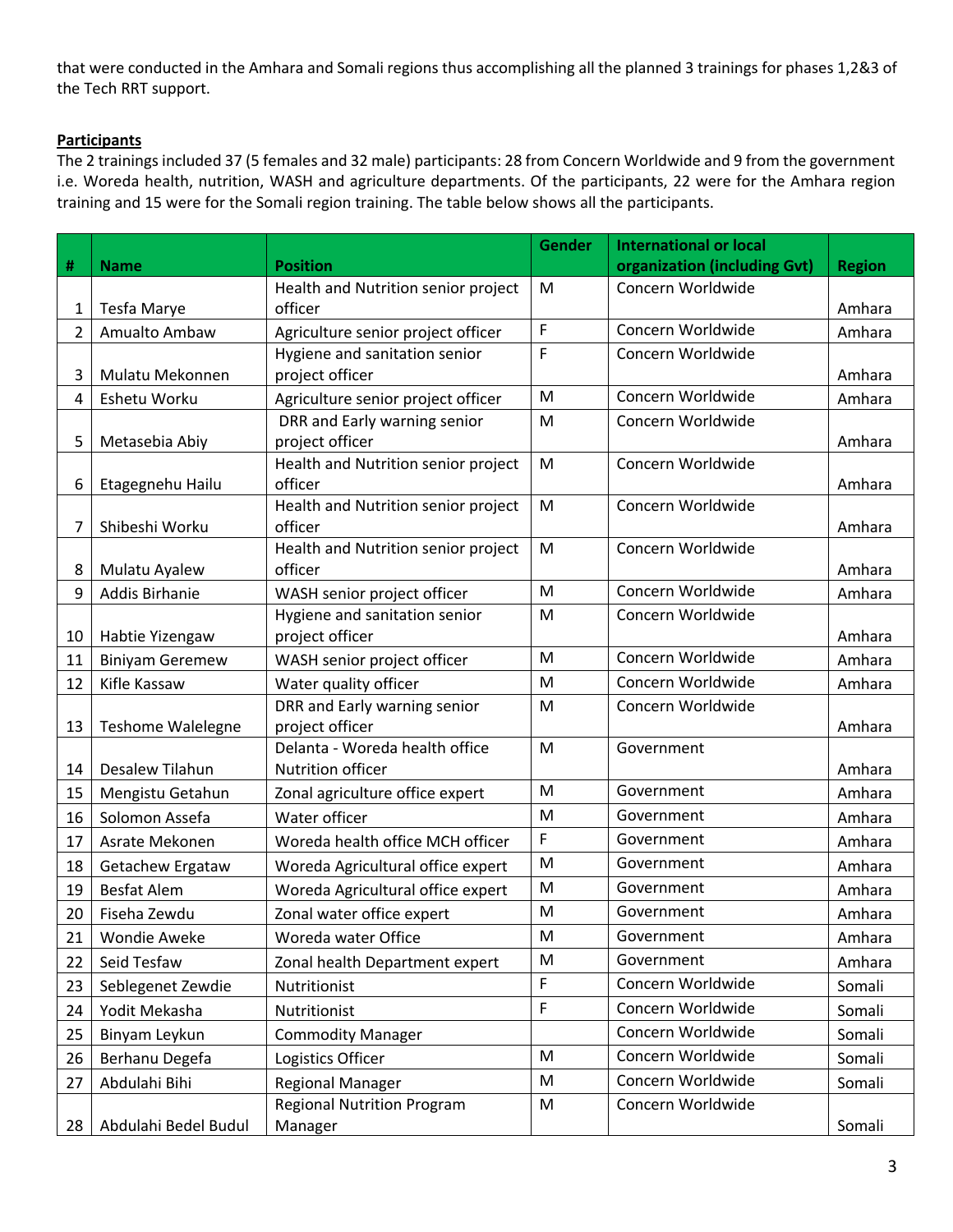| 29 | Abdi Nour Mohumed   | Project Manager | M | Concern Worldwide | Somali |
|----|---------------------|-----------------|---|-------------------|--------|
| 30 | Abdiakader Abdulahi | Project Manager | M | Concern Worldwide | Somali |
| 31 | Abdulahi Hassen     | Project Manager | M | Concern Worldwide | Somali |
| 32 | Abdi Majiid Ahmed   | Project Manager | M | Concern Worldwide | Somali |
| 33 | Abdi Malik Ahmed    | Project Manager | M | Concern Worldwide | Somali |
| 34 | Faysal Muse         | Project Manager | M | Concern Worldwide | Somali |
| 35 | Mujib Sherif        | Project Manager | M | Concern Worldwide | Somali |
| 36 | Mohamed Ali         | Project Manager | M | Concern Worldwide | Somali |
| 37 | Siraje Bihi         | Project Manager | M | Concern Worldwide | Somali |

#### **Training methods**

Various methods were used. To engage the participants, many of the sessions were participant-led with a lot of group work, brainstorming, role plays, individual sessions, small groups discussions and plenaries. Case studies were utilized to bring the learning closer to what is really experienced in the field. The video on coaching shown at the beginning of day 1 was an eye opener and set the tone for what knowledge each participant was looking out for throughout the training. The PowerPoint presentations were done to affirm the already suggested answers and discussion on each session. Practical sessions were carried out in the health facilities enabled participants to exercise the 4-step coaching process. In all the case studies the participants had to review and come up with the strengths and challenges, action plans and a way for commitment and follow-up.

## **Scope of the training**

The training took place during 2.5 days in each of the regions with activities beginning by 8:30am and ending at 5:00pm on day 1 and 2 and at 1:00pm on day 3. Each training began with introductions and setting the pace for the training and expectations from the participants and a presentation from the Concern representative (the CPAMA PM for the Amhara region training and the RRM lead for the Somali region training) on how the training is key to the on-going projects.

**Day 1** entailed: introductions to the training, introduction to coaching, current program strengths and challenges, benefits of coaching, coaching techniques and the coaching process, facilitation skills and review of several case studies.

 $\cdot \cdot$  During the discussion on program strengths and challenges, the following were mentioned as shown in the table:

| <b>Strengths in Health and Nutrition</b>                                                                                                                                                                                                                                                                                                                                                      | <b>Strengths in WASH</b>                                                                                                                                                                                             |
|-----------------------------------------------------------------------------------------------------------------------------------------------------------------------------------------------------------------------------------------------------------------------------------------------------------------------------------------------------------------------------------------------|----------------------------------------------------------------------------------------------------------------------------------------------------------------------------------------------------------------------|
| Job aids for quick reference in place<br>MoH staff are trained<br>Availability of HEW (health extension worker)<br>$\qquad \qquad -$<br>Commitment of the government<br>Availability of essential medicines<br>Good screening practices in some facilities.                                                                                                                                   | Joint supervision with government sectors<br>Commitment on the ground<br>Teamwork<br>Common Kebele profile e.g. makeup of the<br>committees<br>On-job training and communication<br>Community-level training on WASH |
| <b>Challenges in Health and Nutrition</b>                                                                                                                                                                                                                                                                                                                                                     | <b>Challenges in WASH</b>                                                                                                                                                                                            |
| Not following the protocols properly in some areas<br>Supply chain issues<br>-<br>Some health facilities (HFs) are closed<br>$\qquad \qquad -$<br>No functionnal DRR (disaster risk reduction)<br>$\qquad \qquad -$<br>Low nutrition screening<br>$\qquad \qquad -$<br>Lack of support in community health<br>Staff turnover<br>Incomplete and inconsistent reporting<br>and<br>documentation | Different meeting schedules (by government)<br>Poor community participation<br>Poor planning<br>Skills gap<br>Poor data management and recording<br>Poor hygiene practices                                           |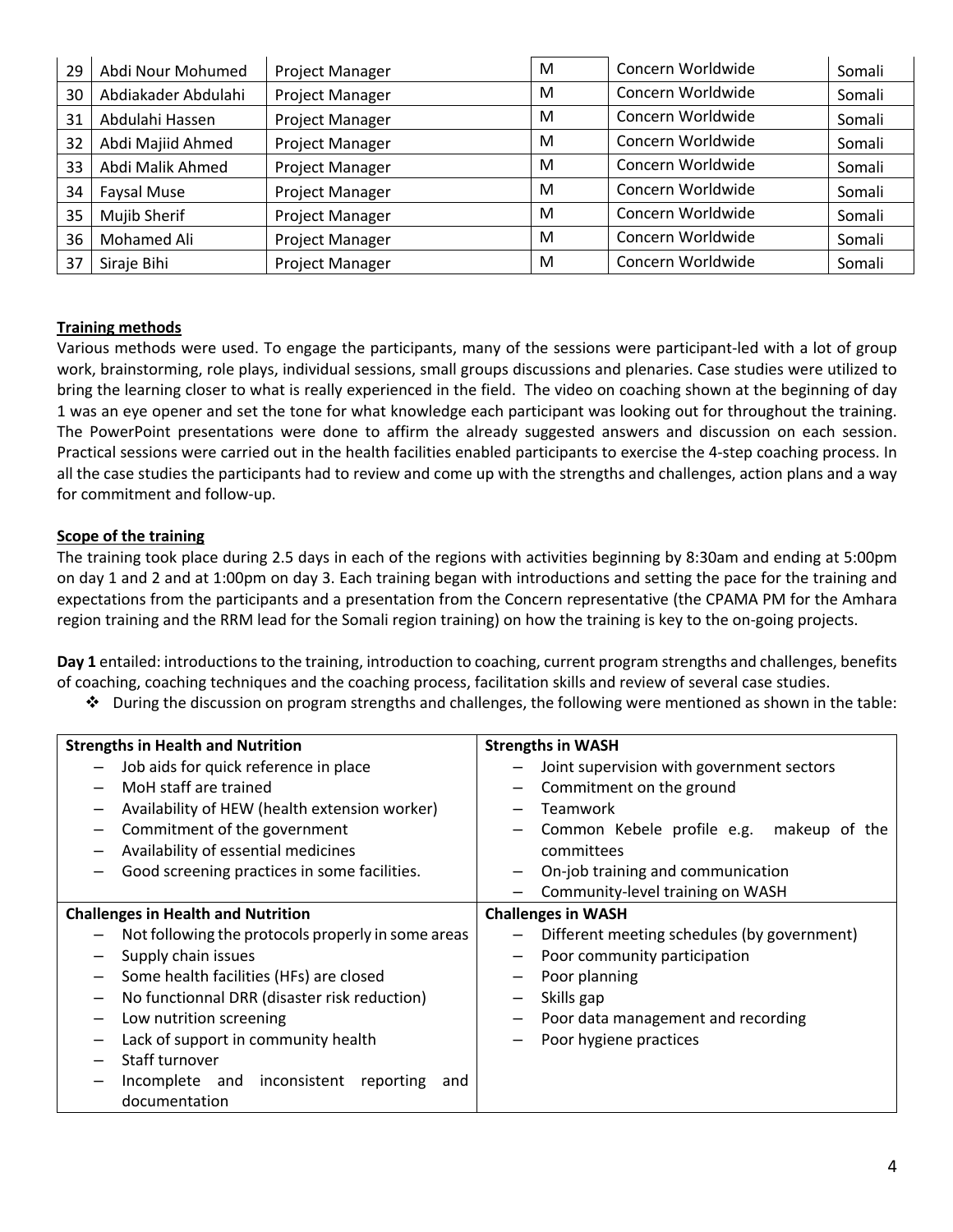- $\clubsuit$  Overall the participants were able to learn (and shared real experiences) on key aspects:
	- Coaching is aimed at empowering individuals to do their best, is about engaging with the person being supervised and there has to be an actionable plan
	- Supervision as was previously done was about finding out if everything is done correctly- participants realized that most of the time what is done is fault finding.
	- When coaching is done as part of supervision, actions are planned to address challenges
	- The qualities of a good facilitator. In addition to those presented, they mentioned qualities including motivation, communication skills, innovation, positive attitude, ability to delegate, understanding, willingness to share knowledge, open discussions etc.
	- The benefits of coaching are not only to the health worker but the coach/supervisor, the health facility and organization at large.
- $\cdot \cdot$  The 4-step coaching process was the main focus on this day. The participants were shown the 4 steps and received explanation with examples on each step. Case studies of various scenarios were practiced as a whole group, in smaller groups and individually. The 4-step process is explained below in detail.



#### **Step 1: Introduce yourself and Observe Work**

- **Purpose:** Create an understanding between the team and the coach about what is happening
- **Take time:** Spend time following the flow of work in the health facility look at the patients and their files, observe a feeding, observe the environment

#### **Step 2: Identify Strengths and Areas for Improvement**

- Look at what is working well and encourage the team to continue the good work
- Note the areas of improvement that you have observed
- Fill out "Strengths and Areas for Improvement" sheet

#### **Step 3: Initiate a Plan**

- Work with the team to discuss solutions to the challenges
- Apply tactics to improve performance using tools, policies and procedures as methods of coaching
- Work with the team to complete the "On the Job Coaching Action Plan" Sheet
- Turn challenges into actions
	- **Challenge:** hardship or problem; needing effort or skill to overcome
	- **Goal:** The desired result
	- **Action:** the process of doing something to achieve the goal
	- **Look at the challenge**
		- What change do we want to see?
		- What steps need to be taken to see that change?

#### **Step 4: Get a Commitment and Follow-up**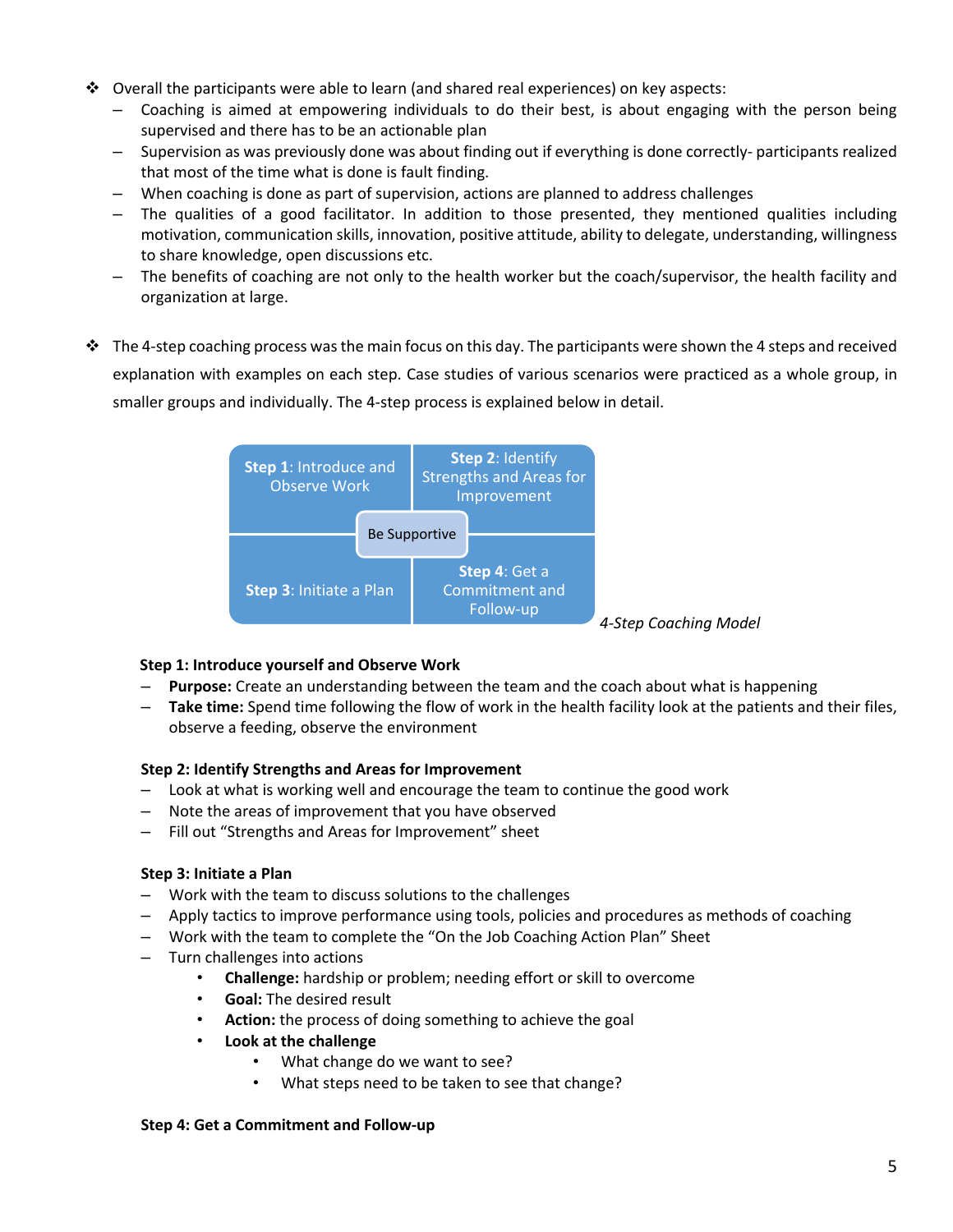- Just because a plan is developed doesn't mean the team will follow through
- Initiate the first step with the team
- Set a follow-up meeting and schedule telephone check in
- Make yourself available for follow up and any questions that arise
- Be persistent, put in the time needed and follow through on what you say you will do (establish Confidence)

**Day 2** included a field visit to practice the coaching process, adult learning skills and effective communication, public speaking, leading a discussion and dealing with challenging participants.

## " **Health facility visit to practice the 4-step coaching process**

Participants visited the nearest health facilities. Amhara region team was divided into 2 groups with one group visiting Hara health post and another visiting Kalina health post. The Somali team visited Gode Goro Health Centre.

As per the preparations, each group had a team leader whose role was to introduce and coordinate the group and 2 volunteers who carried out the supervision with practice of the four steps. All the participants observed the process and recorded the strengths and challenges. There were then combined into a master list with input from all. The volunteers along with the health extension workers reviewed the challenges and came up with action plans. The participants then returned to the training venue where a debriefing and experience sharing was done. Shared experiences included:

- The volunteers did a good introduction and were able to explain the purpose of the visit
- The process takes longer than usual when you incorporate the coaching steps and so objectives should be very specific and not many
- It's always better to observe so as to see the actual practise of certain aspects or ask the HEW to show you how they do e.g in the event that you do not find any children on site, you can ask the HEW to show you how MUAC is measured not simply explaining the process.
- The HEW were more involved especially in the action prioritizing and action planning.
- There are challenges that can be addressed on site and so should always be part of the support visit.
- " The **adult learning session** looked at the definition of adult learning, principles, the adult learning process and common barriers to adult learning. Through group work, the participants were able to contextualize the barriers to adult learning and suggest solutions on how they can be overcome. As part of the discussions, the participants were also able to relate the 4-steps coaching process to the adult learning process.
- " Using the **origami** <sup>1</sup> paved the way for a discussion on effective communication. This resulted in the understanding that effective communication occurs when the coach/facilitator listens, observes, questions, clarifies and gives feedback. The cone of learning <sup>2</sup>emphasized the need to utilize the various coaching techniques.
- " The **facilitation skills session** focused on understanding of the qualities of a good facilitator, how to be a good public speaker, leading a discussion and dealing with the different types of participants. Through the questions, the presentation, experience sharing and group work; participants received and learned the following:
	- Definition is about helping "to make easy" or "ease a process", guiding and ensuring full participation
	- Focus is on the group not the facilitator
	- Good facilitation skills ensure that coaching is effective
	- The public speaking practice showed the importance for preparation, engagement of the people through gestures, intonation and clarity

<sup>&</sup>lt;sup>1</sup> Origami: Art of folding paper into decorative shapes and figures

 $2^2$  Cone of learning: Model of learning that incorporates several theories related to the learning process. Edgar Dale theorized that learners retain more information by what they "do" as opposed to what is "heard", "read" or "observed". His research led to the development of the Cone of Experience.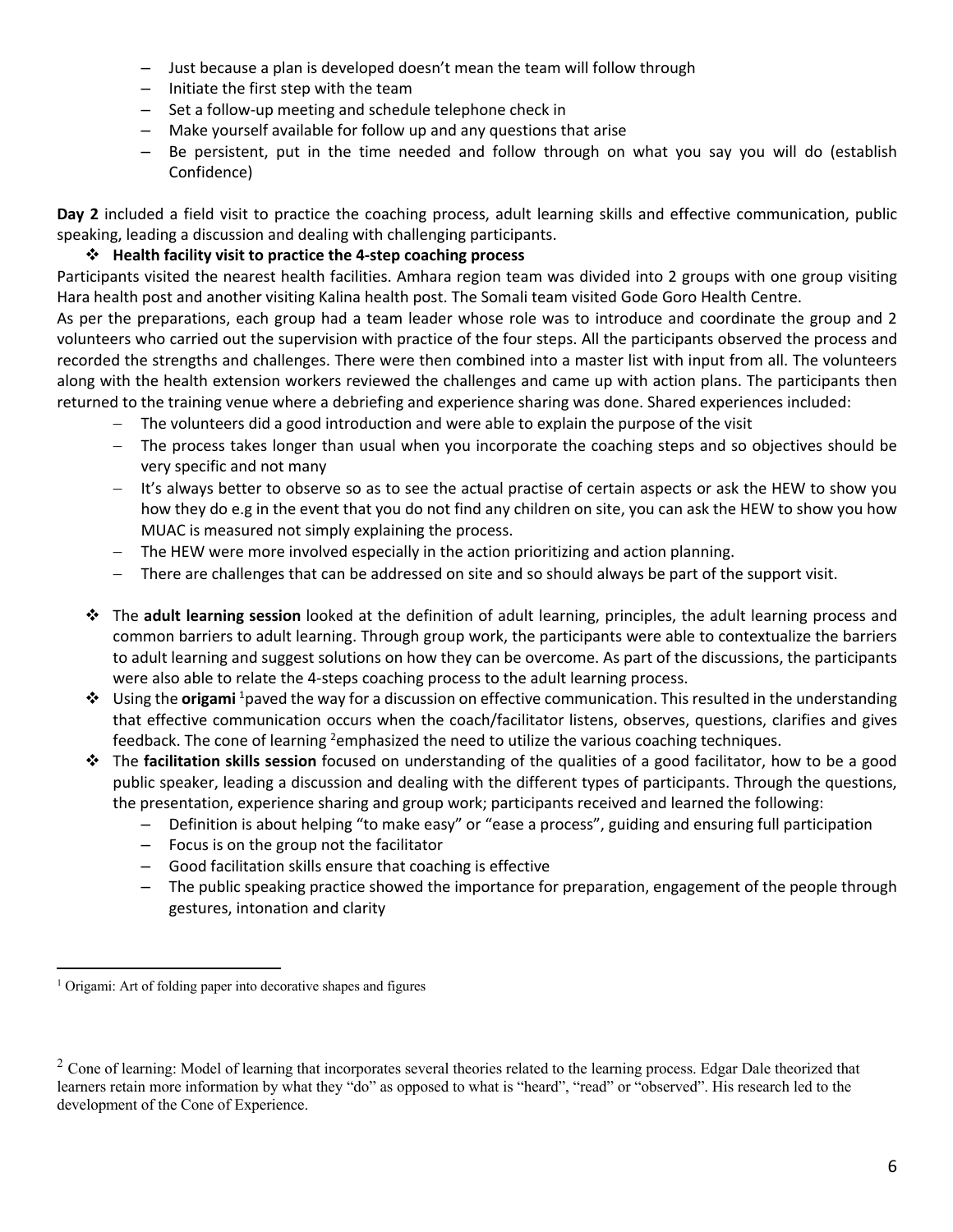- During the session on leading a discussion, participants practiced how to ask open-ended questions instead of close-ended questions, give feedback and seeking clarity
- In groups, participants discussed the different types of challenging participants- the quiet, dominant, experts, rambling, the clown and distracted. The discussion looked at the definition of each type and how to deal with them.
- " **Leading a discussion** session: This session aimed at helping participants know how to facilitate a discussion. Participants learned the following:
	- Why it is important to hold discussions
	- How to lead a discussion
	- Differences between close-ended and open-ended questions and how to translate close-ended to openended questions
	- Giving feedback (how to, clarification, boomerang questions)
	- Dealing with incorrect responses
- $\cdot \cdot$  Dealing with different types of participants session reviewed the various personalities one might encounter in any form of discussion. The discussions looked at
	- Quiet participants
	- Dominant participants
	- Self-appointed expert
	- Rambling participants
	- The clown, the distracted/absent etc.

The discussions evolved around the definition of each type, any experience with any of them and how to deal and relate with such participants.

**Day 3:** The third day included a post-test, review of the whole training and developing a plan for implementation.

- $\cdot$  As a culmination of the training, participants grouped themselves according to project/geographical distribution and agreed on some actions and plans on how and when to implement the coaching and mentoring skills as a complementary activity to supervision. The plans are shared alongside the report as a separate document.
	- The Amhara region team only created a supervision plan for all the health facilities where they will conduct coaching along with supervision with the aim of visiting the selected health facilities at least twice within the next 3 months post the training.
	- The Somali region team proposed activities aimed at cascading on-site/on-base trainings for the supervisors and some Woreda officials, supervision where coaching is incorporated and involvement of the government (Woreda) and partners in the coaching process.

#### **Post-training field visits (Induvial support during supervision visits and meetings with zonal/woreda officers)**

**Visit to health facilities:** Visited Asgedo health post in Dessie Zuria Woreda on 20<sup>th</sup> September and on 23<sup>rd</sup> September, together with the CWW program managers visited Goshmeda health post and Wegel Teina health centre in Delanta Woreda. The CWW supervisors carried out supervision with coaching as a component. The process was observed and feedback and recommendations given to the supervisors at each visit.

## **Observations by the TechRRT training facilitator:**

- There are still some challenges with the introduction especially about asking for time. The supervisors assume that since it is a planned supervision day, the HEW must have the time for the discussion (reminded the supervisors to always ascertain how much time the HEWs have as this has an impact on the attention they give to the process).
- Using open-ended questions to elicit discussions was still difficult but improved at each visit- the supervisors were asking mainly leading questions (encouraged the supervisors to practice more and with time, the questions would come naturally and if necessary, prepare some open-ended questions in advance).
- The 4 steps of the coaching process were followed and action plan were created together with the HEWs and left at the health facility.
- There was more involvement of the HEWs in the whole process and a better explanation of the challenges.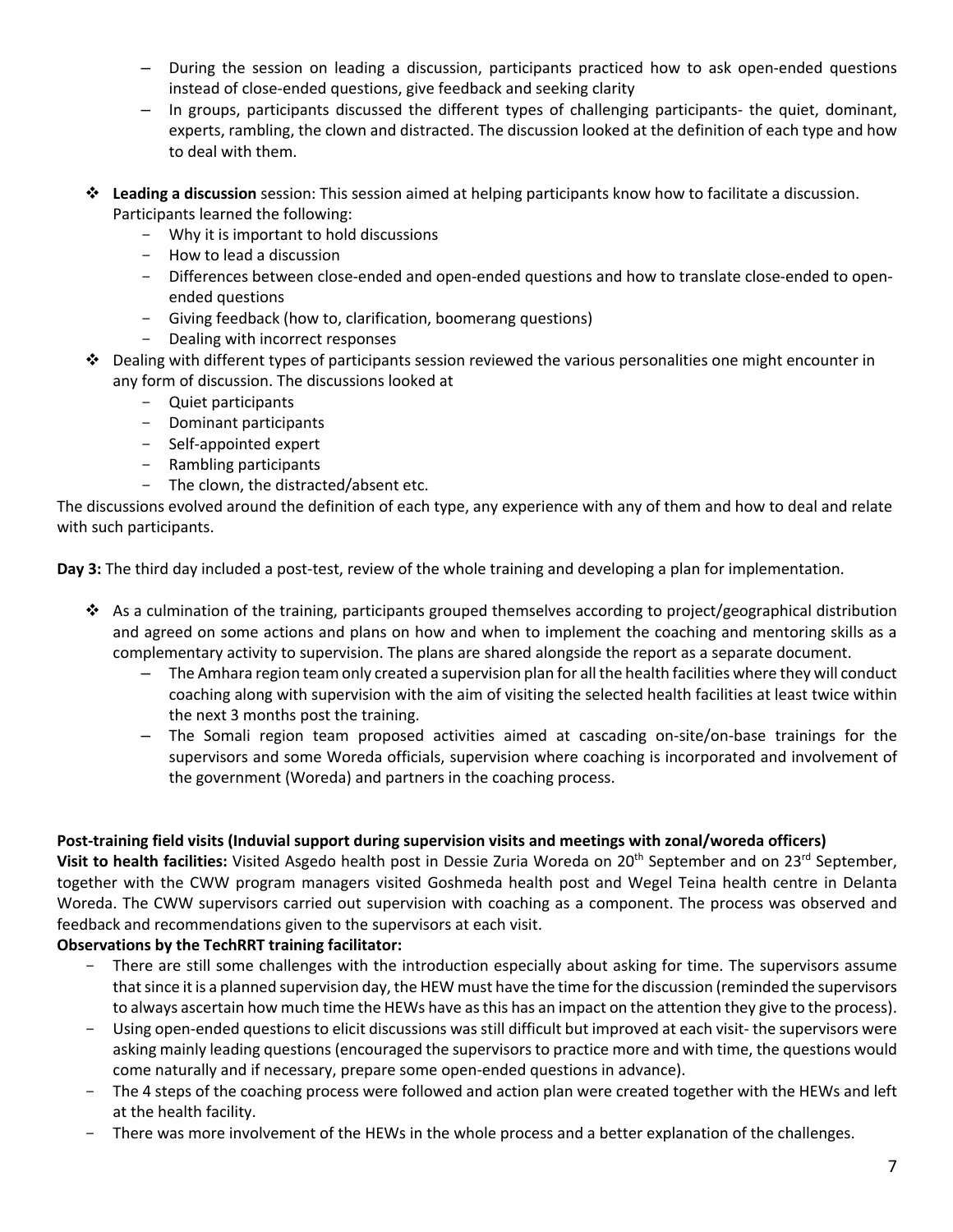## **Feedback from the HEWs**

- The ConcernWW Supervisors took more time and paid more attention.
- The supervisors provided detailed explanations. The HEW from Goshmeda health post said, "Most of the things are the same but today they gave more time and showed me how to use the bincard for monitoring RUTF use properly."

## **Feedback from the health and nutrition supervisors**

- We were used to not develop action plans, now we do it together with the HEWs.
- They mentioned that they will do more in terms of probing further to find out the challenges.
- It is a good training but the process takes a lot of time.
- Have learnt that some problems can be solved immediately on site.

#### **Feedback from the managers**

- The supervisors have now started asking why so as to understand root cause of the challenges encountered and get as much details as possible.
- The supervisors now do action plans. Initially, they only wrote a short summary in the register/visitation book.
- The supervisors are allowing the HEWs to participate in the process.
- The CWW Health and Nutrition supervisors too need to be responsible for some of the actions in an action plan.

## **ii) Meetings with the zonal and Woreda health and nutrition officials**

The meetings held were; Delanta Woreda health focal person on 24<sup>th</sup> September (Mr. Akala), Dessie Zuria Woreda nutrition focal person (Mr.Demis Refisa) and the acting Zonal health department focal person (Mr.Getachew) on 25<sup>th</sup> September. Points of discussion were:

- Brief on the training (objectives, components and anticipated outcome from the training)
- The need for improved feedback between Concern, the Woreda and the other levels of supervision up to community level so that everyone is aware of the action plans and how the support from supervision is evolving. Joint supervision for more impact.
- Informed the different officers about an assessment that will take place in a few months to get some supporting data/evidence that will be used as part of the learning workshop next year.

#### **Conclusion and recommendations**

The training ended successfully and the participants appreciated the training with overall 61% scoring the training on a scale of 0 to 5, at 5 or "very satisfied" and 39% at 4 for "satisfied". Participants found all parts of the training interesting. The key concern from the participants was the need to increase the amount of time allocated to the training. All participants said they had learned something new and would apply what they had learnt including allocating more time during supervision so as to do coaching, commitment and follow-up, direct application of all the 4 steps, further reading and orientation to the staff on the ground. Participants did a pre and post-test with an overall knowledge positive change of 13%. This is low and was attributed to some participants limited ability to read and write in English in which the test was administered.

Overall Somali team scored better than Amhara region. However, it should be noted that some of the participants(Amhara region) had challenges with the English language and this may have affected their overall understanding - the managers helped to translate during the training. This calls for a need to have the tools and presentations translated into Amharic. Results from the training evaluation and the pre and post-tests per region are in the table below:

| <b>Aspect evaluated</b>                     | <b>Score</b>                                                          |  |
|---------------------------------------------|-----------------------------------------------------------------------|--|
| <b>Overall</b>                              |                                                                       |  |
| Overall satisfaction with the training      | 61% very satisfied, 39% satisfied                                     |  |
| Clear definition of the training objectives | 72.2% very satisfied, 25 % satisfied, 2.8% somewhat satisfied         |  |
| Context organization and ease to follow     | 75% very satisfied, 25% satisfied                                     |  |
| Sufficiency of time allocated               | 44% very satisfied, 30.5% satisfied, 16.5% somewhat satisfied, 9% not |  |
|                                             | satisfied                                                             |  |
| Allowing participants to ask question       | 47% very satisfied, 36% satisfied, 17% Somewhat or not satisfied      |  |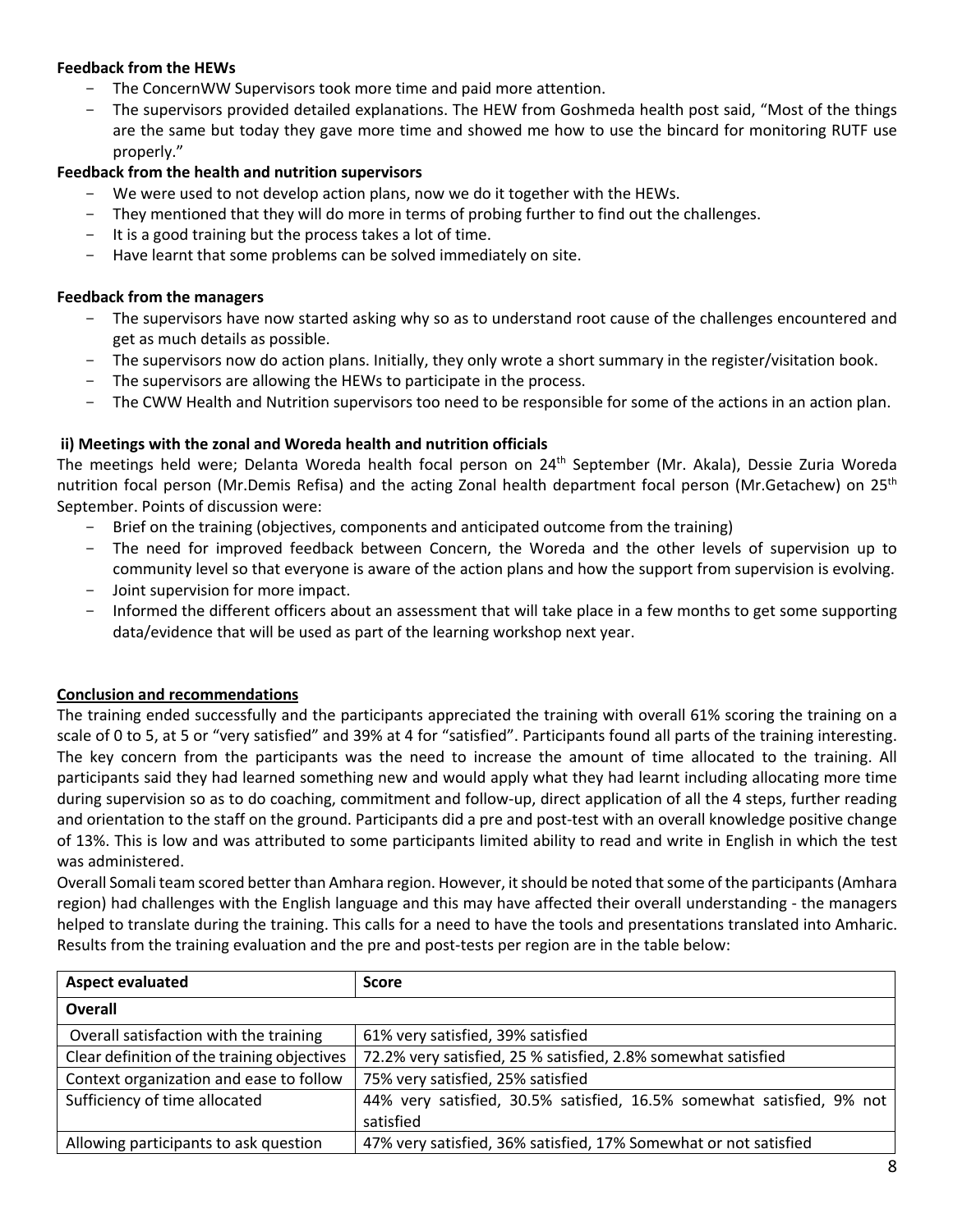| Pre and Post test results                   | Pre-test: 64% Post-test: 77%                                                |  |
|---------------------------------------------|-----------------------------------------------------------------------------|--|
| Amhara region                               |                                                                             |  |
| Overall satisfaction with the training      | 57% very satisfied, 43% satisfied                                           |  |
| Clear definition of the training objectives | 71% very satisfied, 24 % satisfied, 5% not satisfied                        |  |
| Context organization and ease to follow     | 62% very satisfied, 38% satisfied                                           |  |
| Sufficiency of time allocated               | 43% very satisfied, 38% satisfied, 14% somewhat satisfied, 5% not satisfied |  |
| Allowing participants to ask question       | 38% very satisfied, 43% satisfied, 19% somewhat satisfied/not satisfied     |  |
| Pre and Post test results                   | Pre-test: 63% Post-test: 74%                                                |  |
| Somali region                               |                                                                             |  |
| Overall satisfaction with the training      | 73% very satisfied, 27% satisfied                                           |  |
| Clear definition of the training objectives | 73% very satisfied, 27 % satisfied                                          |  |
| Context organization and ease to follow     | 93% very satisfied, 7% satisfied                                            |  |
| Sufficiency of time allocated               | 40% very satisfied, 40% satisfied, 20% somewhat satisfied/Not satisfied     |  |
| Allowing participants to ask question       | 60% very satisfied, 27% satisfied, 13% somewhat satisfied.                  |  |
| Pre and Post test results                   | Pre-test: 64% Post-test: 77%                                                |  |

While overall the training went as planned, there is some concern that momentum has been lost regarding the overall aim of these deployments that could potentially impact on its longer term utility, partially due to the transition of the management team. This has been demonstrated, for example, by the fact that those initially trained in June 2019 did not participate in October 2019 trainings (due to understandable conflicting priorities that should have sparked reconsideration of the timing of the October deployment); therefore, some discussions will be necessary to adjust and reorient the work as the original intention was to have Addis-level program managers involved in trainings at regional level in order to identify and prepare any promising managers for a Coaching trainer role – this is not yet possible. Reconsideration also is necessary around the learning workshop planned for the final phase of this work when Concern WW would potentially lead the uptake of the approach within Ethiopia, if seen as relevant. However, ownership of the work is not yet strong enough for Concern to take up this role. This process of professional coaching provided in different phases to lift the organisational soft skills capacity is quite innovative and to have a positive impact requires not only attendance at trainings but thoughtful and proactive implementation between visits of the Tech RRT adviser. Therefore, together, Tech RRT and Concern WW will need to address this loss of momentum before the process moves on.

# **Annexes**

#### **Annex 1: Training agenda**

| Time            | Day 1                                                                   |
|-----------------|-------------------------------------------------------------------------|
| $08:00 - 8:30$  | Session 1: Opening, introduction and ice breaker                        |
| 08:30-9:00      | Pre-test                                                                |
| $09:00 - 9:10$  | Session 2: CMAM services: strengths and challenges                      |
| $09:10 - 9:30$  | Session 3: Introduction to on-the-job coaching                          |
| 09:30-10:00     | Session 4: Characteristics of a good coach                              |
| 10:00-10:30     | Session 5: Benefits of coaching                                         |
| 10:30-11:00     | <b>Break</b>                                                            |
| 10:00-11:30     | Session 6 : Effective communication-facilitation skills                 |
| 11:30-12:00     | Session 7 : Coaching techniques                                         |
| 12:00-12:30     | Session 8: Overview of the 4-step coaching process                      |
| 12:30-01:30     | <b>Lunch break</b>                                                      |
| 01:30-02:00     | Session 9: Coaching process: Step 1: Introduction and observe work      |
| 2:00-02:15      | Session 10: Coaching process: Step 2: Identify strengths and challenges |
| 02:15-02:45     | Session 11: Coaching process: Step 3: Developing a plan                 |
| $02:45 - 03:00$ | Session 12: Coaching process: Step 4: Get a commitment and follow-up    |